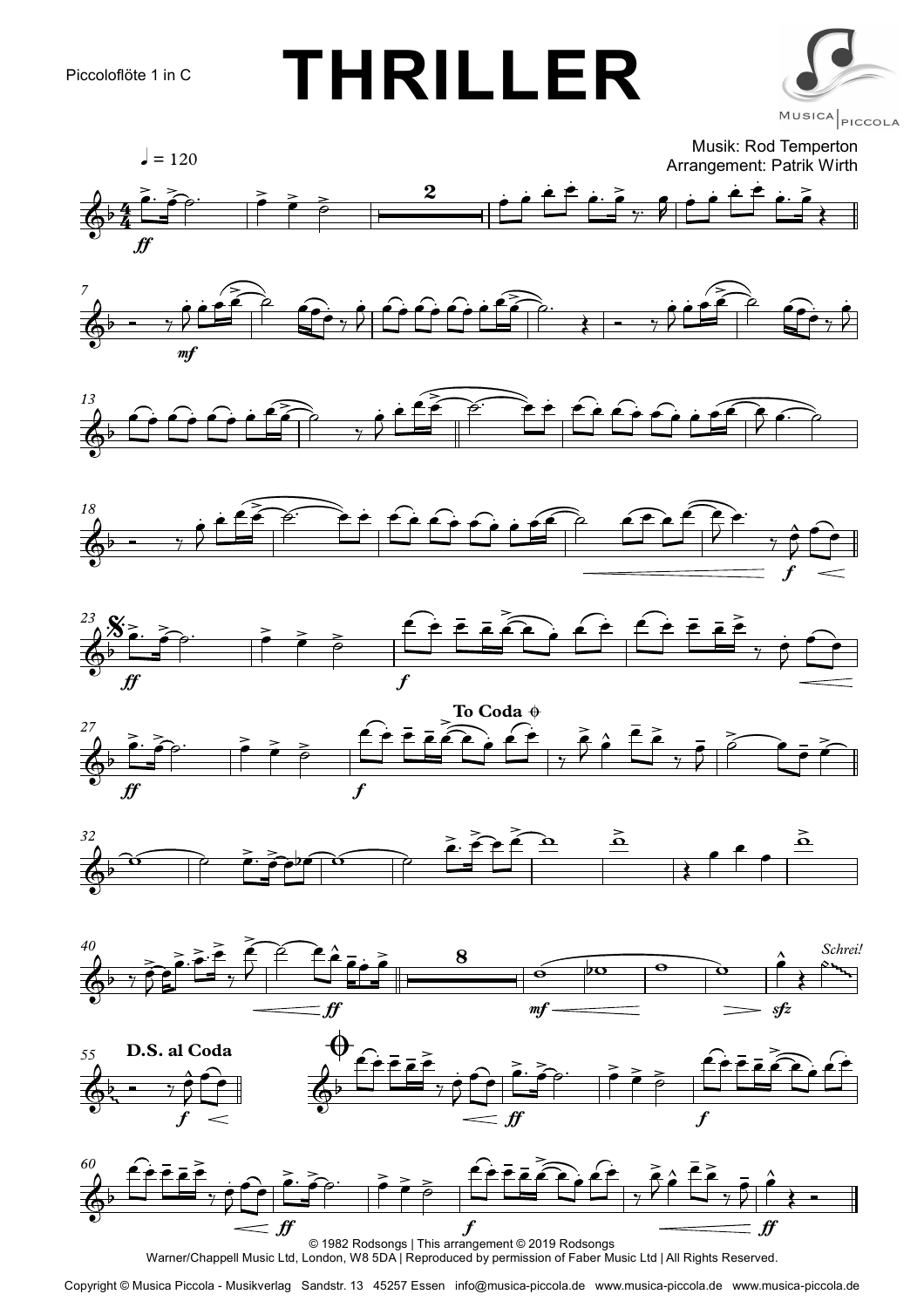

## **THRILLER**

Musik: Rod Temperton Arrangement: Patrik Wirth



Copyright © Musica Piccola - Musikverlag Sandstr. 13 45257 Essen info@musica-piccola.de www.musica-piccola.de www.musica-piccola.de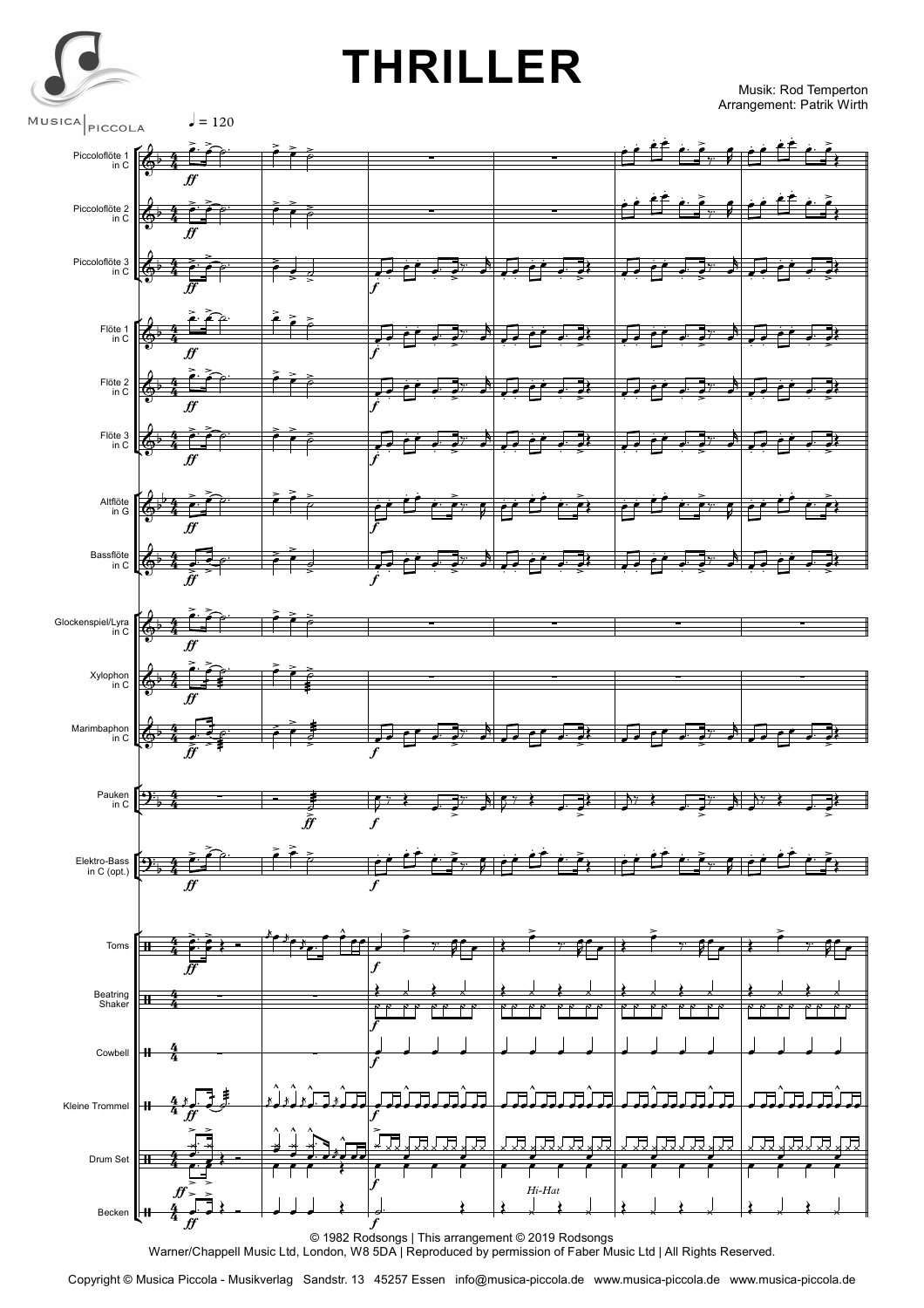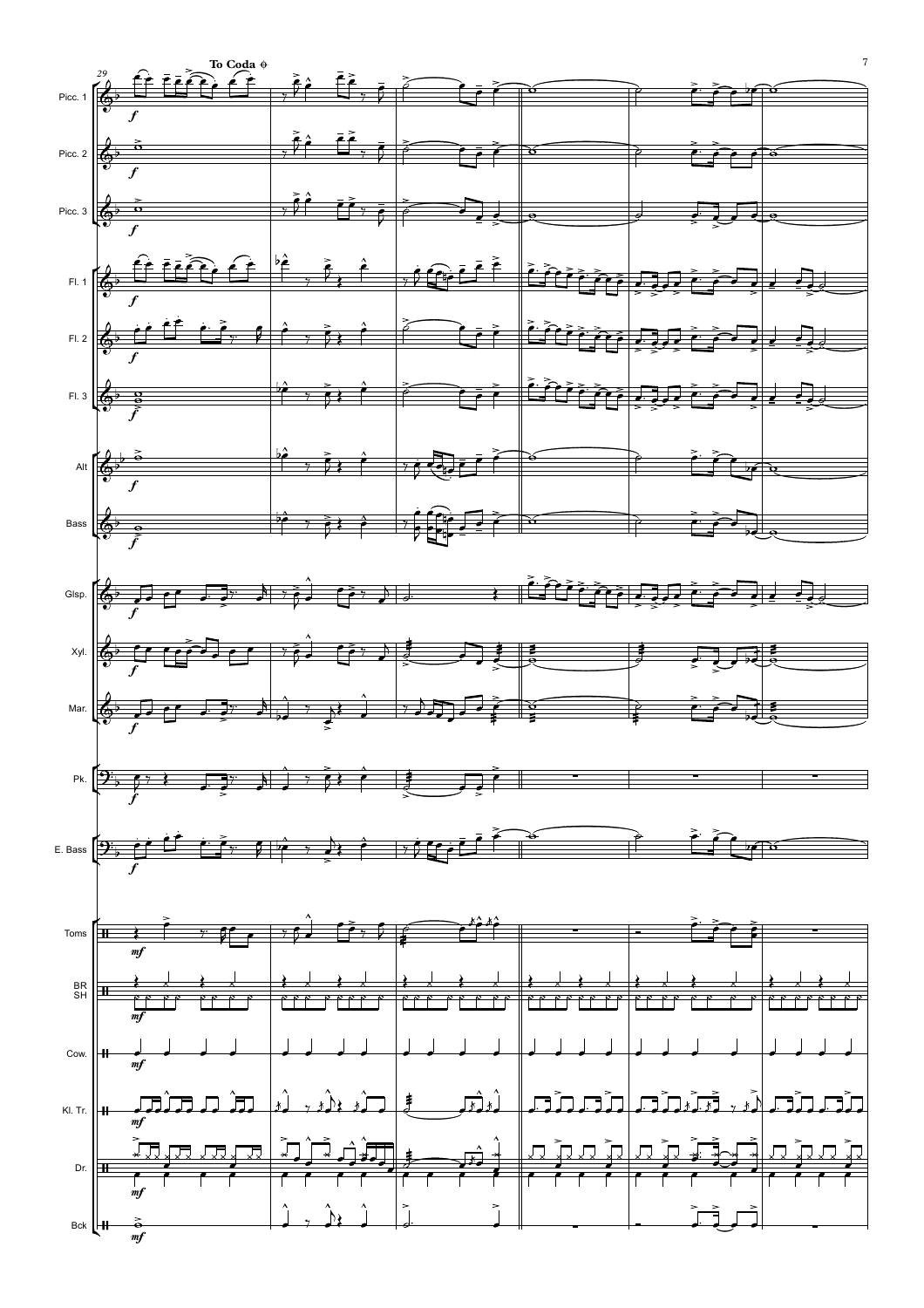## **THRILLER**



Musik: Rod Temperton Arrangement: Patrik Wirth





















Warner/Chappell Music Ltd, London, W8 5DA | Reproduced by permission of Faber Music Ltd | All Rights Reserved.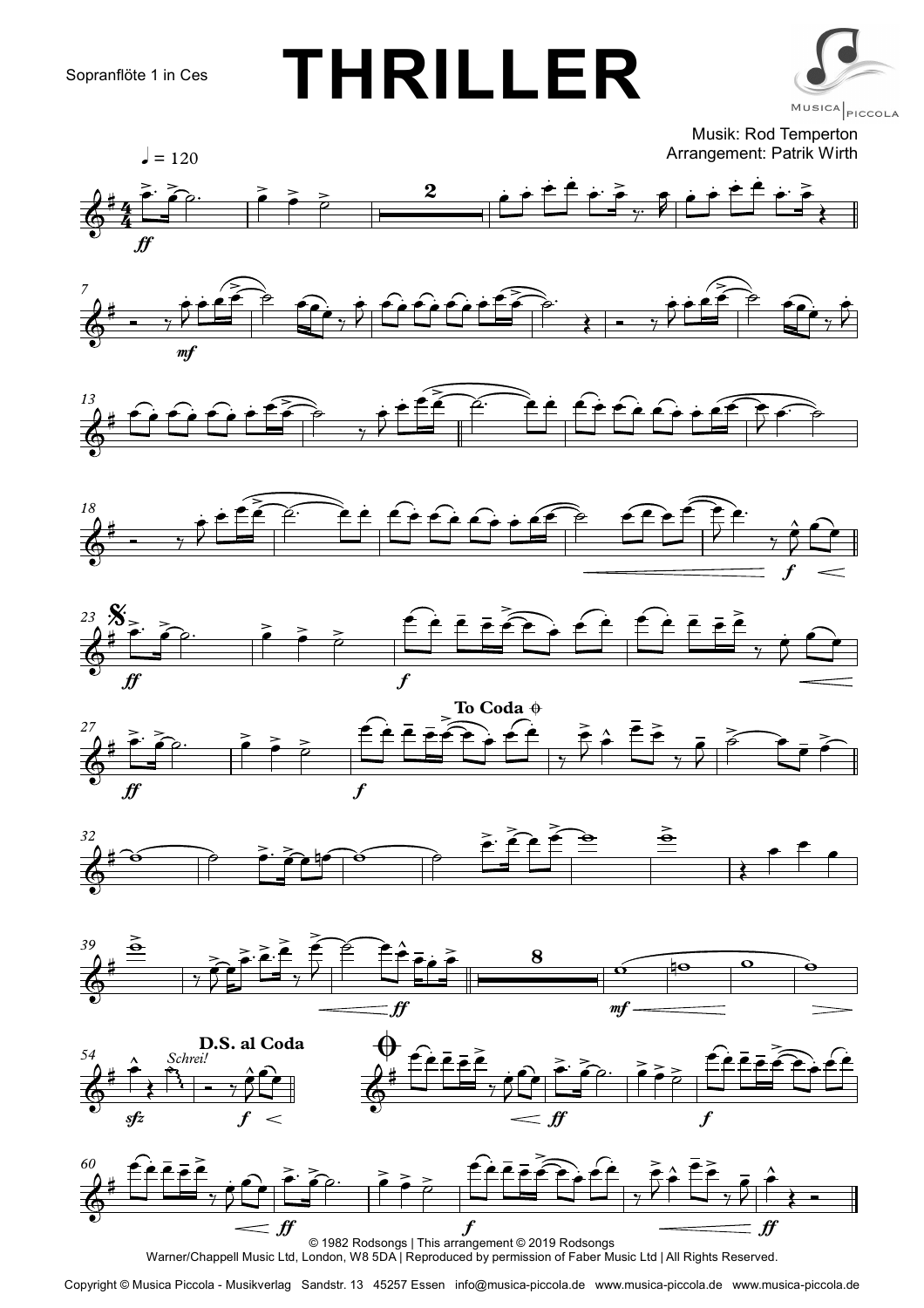

## **THRILLER**

Musik: Rod Temperton Arrangement: Patrik Wirth



Copyright © Musica Piccola - Musikverlag Sandstr. 13 45257 Essen info@musica-piccola.de www.musica-piccola.de www.musica-piccola.de